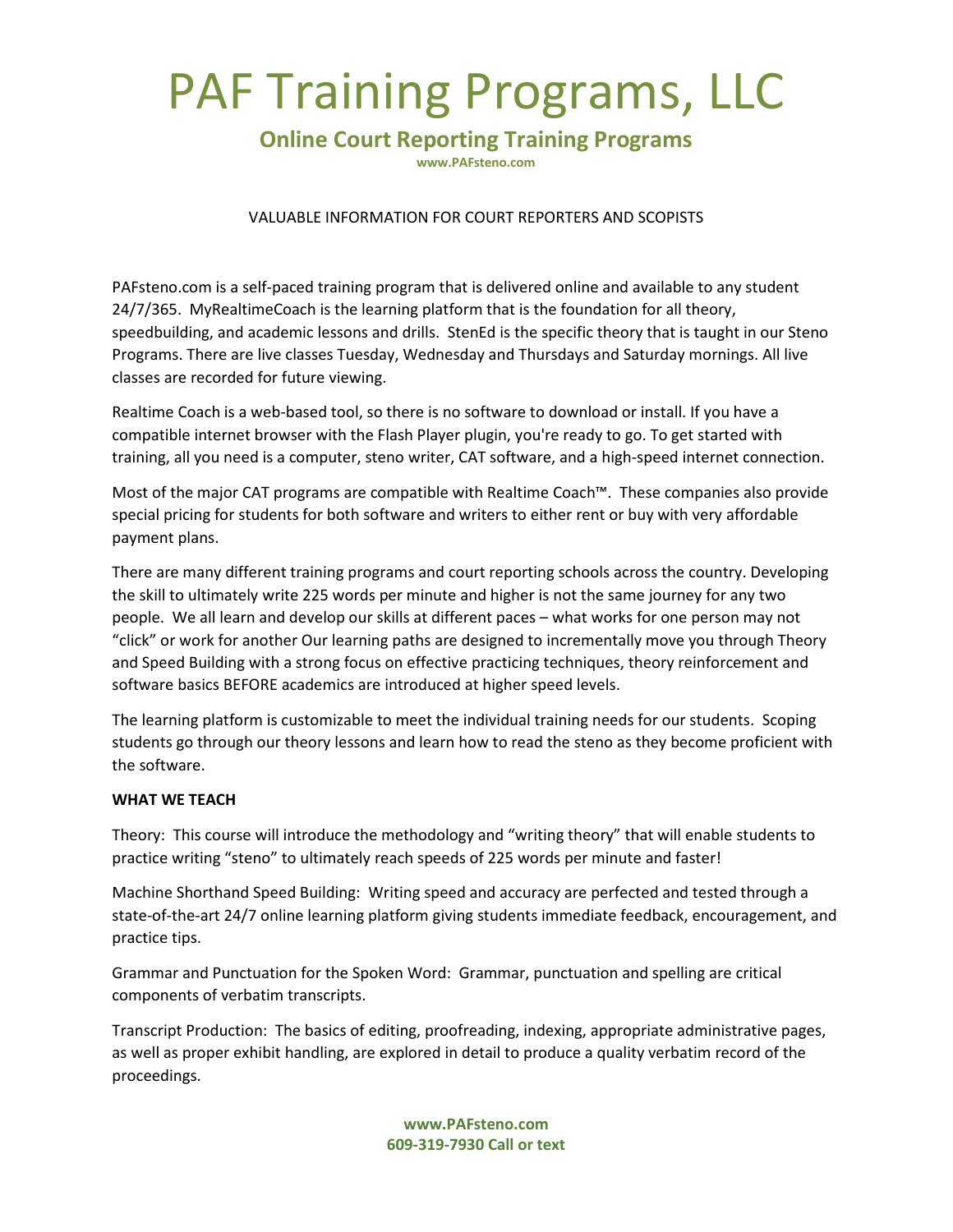# PAF Training Programs, LLC

# **Online Court Reporting Training Programs**

#### **www.PAFsteno.com**

Legal and Medical Terminology: Basic understanding of legal and medical terms as well as quick ways to "write" the terminology a court reporter hears day to day.

Court Reporting Ethics, Procedures and Best Practices: These courses focus on the duties of a court reporter in both the courtroom and deposition and other-related settings.

Technology and Software: Advanced level use of (CAT) computer-aided transcription software!

Personalized Coaching and Mentoring: Each student benefits from their personal coach and mentor throughout Theory, Speed Building, Internship – and beyond!

Extensive Library of Exercises – 40 wpm to 300 wpm - Simulated Realtime Experience

Our library of exercises ranges from 40 wpm for new learners all the way to 300 wpm for advanced reporters. With full audio and video and up to 4 voices, Realtime Coach™ simulates a true realtime environment, providing you with meaningful, realistic practice. With variable speed audio playback, you can slow things down to fine-tune your accuracy or speed things up to move to the next level. You set the pace that's right for you!

## Barrier Busters – specialized drills

Consistent and repetitive practice can be the most effective approach. We recommend practicing 2 to 3 hours or more each day. We know that sometimes that's possible, other times it's not. You will only get out of this training, what you put in.

Scoping students can progress much quicker since they are not using a steno machine.

# **ENROLLMENT**

When we refer to our online program as "self-paced", we do not mean that it is unstructured. You can enroll any time you are ready to begin your training – there are no "classes" or "semesters" – it is all according to when YOU are ready to begin. Each student will have their own personal coach and mentor who will be in contact weekly to ensure your success. In addition, all our students' progress is regularly reviewed by our Training Administrators using the built-in analytics of Realtime Coach to keep everyone – trainees and coaches - on track and ACCOUNTABLE.

When you log into Realtime Coach, the first thing you see is our Practice Leaderboard! If you are the competitive type, this screen is just for you!!! Realtime Coach™ is a complete skill development package that provides: Instant feedback on writing issues and key patterns Powerful coaching and drills adapted to your needs.

The cost to train is \$495.00 a month plus the cost of your CAT software and steno machine. There are no long-term contracts to sign. All books and learning materials, except your laptop, software and steno writer are included in the \$495.00 each month. You are billed monthly for the duration of your training.

> **www.PAFsteno.com 609-319-7930 Call or text**